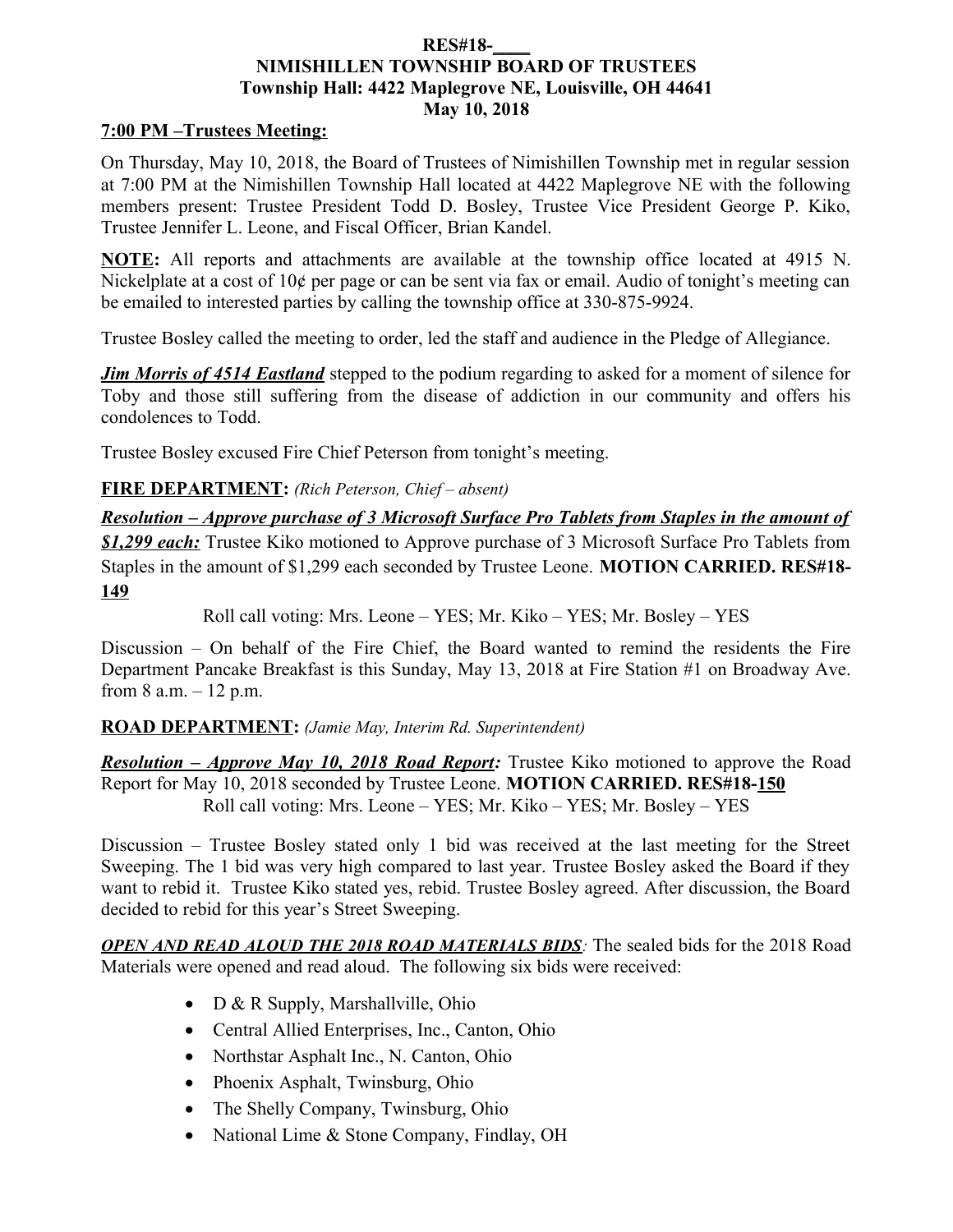### *Trustees Minutes – 2018, May 10 (Cont.)*

The bids were turned over to Interim Road Superintendent Jamie May for review and will be awarded at the next trustees meeting.

Discussion – Interim Road Superintendent Jamie May provided the Board a proposed list of roads that Mr. May would like to pave this year. The Board held a discussion with Mr. May regarding Crock St. off of Broadway Ave. The Board asked Jamie to take a look at Crock and see if it is a candidate for chip and seal. Mr. May asked the Board if they are okay with sending the proposed paving list to the Engineers for an estimate. Fiscal Officer Brian Kandel suggested to break up part A to give more flexibility. Trustee Bosley suggested moving Swallen and adding Part D since it is the most expensive out of all of them. Trustee Leone asked Mr. May if the cost for Bentler included building the road up as well. Mr. May stated no, he does have prices on bringing up the road due to the high water. It's like \$22,000 more for that. Trustee Leone questions on possibly waiting until the water problem is figured out before it is paved. Discussion was held regarding moving Bentler on the paving list. After discussion, the Board decided to split Bentler and Swallen on their own part on the paving list.

### **ZONING DEPARTMENT:** *(Jeff Shipman, Zoning Inspector)*

*Resolution – Approve May 10, 2018 Zoning Report:* Trustee Kiko motioned to approve the Zoning Report for May 10, 2018 seconded by Trustee Leone. **MOTION CARRIED. RES#18-151** Roll call voting: Mrs. Leone – YES; Mr. Kiko – YES; Mr. Bosley – YES

*Resolution – Approve April 2018 Zoning Report for Stark County Auditor:* Trustee Kiko motioned to approve the April 2018 Zoning Report for Stark County Auditor seconded by Trustee Leone. **MOTION CARRIED. RES#18-152**

Roll call voting: Mrs. Leone – YES; Mr. Kiko – YES; Mr. Bosley – YES

Discussion – Trustee Bosley asked if anything is going on. Mr. Shipman stated no, it is calming down. Mr. Shipman stated he has been getting the desk cleared and he informed the Board that he is thinking of writing reports of concerns for the Board.

# **FISCAL OFFICER:** *(Brian Kandel)*

Fiscal Officer Brian Kandel had nothing for the Board.

### **CONCERNS OF CITIZENS:**

**Karen Lawrence of 5891 Sunscape** stepped to the podium regarding:

- Concerns about neighbor's beehive and security camera
- Beehive Ordinance

Discussion – Ms. Lawrence informed the Board of her concern regarding her neighbor's beehive that is close to her property. Ms. Lawrence stated that Sheriff Deputies came to her home and informed her that someone had killed all of the bees in her neighbor's hive. Ms. Lawrence informed the Board that she can not use her backyard due to the bees. Ms. Lawrence stated that she has contacted the County and was told the Township must have something on the books about bees. Trustee Bosley stated there is a section in the Ohio Revised Code regarding bees, which stated they have to be registered with the State and asked Ms. Lawrence if she found that out to be true. Ms. Lawrence stated yes, he is registered with the County and that is all they have to do, beyond that it is up to the Township and there is nothing the State or the County can do. Discussion followed.

*Celena Krieg of 5891 Sunscape* stepped to the podium regarding:

• Concerns about neighbor's security cameras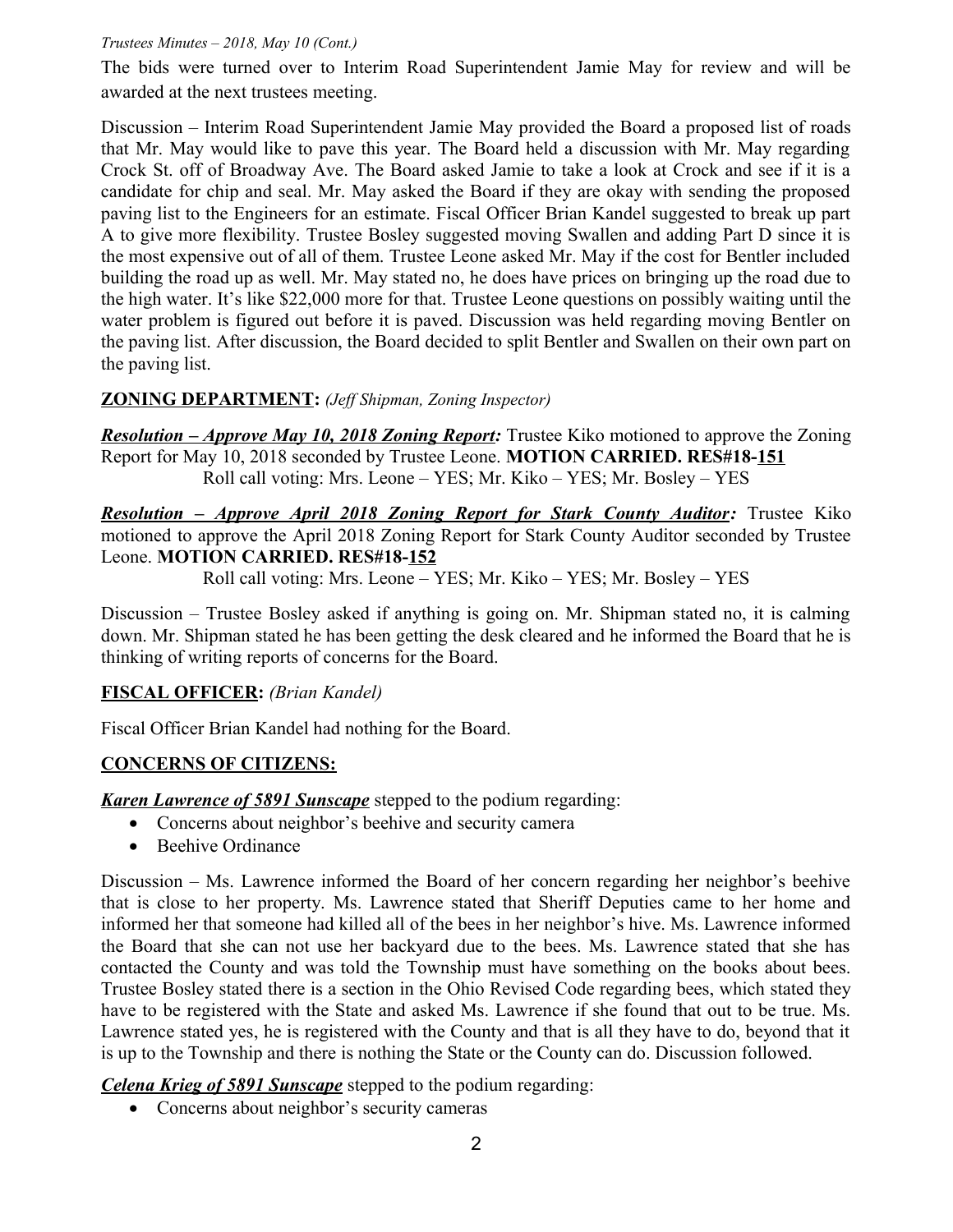#### *Trustees Minutes – 2018, May 10 (Cont.)*

Discussion – Ms. Krieg informed the Board that she is concerned about the neighbor's security camera that is pointed directly towards their backyard. Ms. Krieg asked the Board if there is anything the Township could do. Trustee Bosley stated that is probably a criminal issue and she will have to contact the Stark County Sheriff's Office.

*Jim Duplain of 4320 Swallen* stepped to the podium regarding:

- Thank you to Jamie
- Questions about road work on Swallen
- $\bullet$  4344 Swallen high grass complaint
- Compost Area

Discussion – Mr. Duplain thanked Interim Road Superintendent Jamie May for the update on the Swallen drainage project. Mr. Duplain asked Mr. May about some road work along the side of the road they were doing. Mr. May asked if he was referring work being done about 6 months. Mr. Duplain stated yes. Mr. May stated they took the berm off all the roads to help get the water off the roads. Mr. Duplain informed the Board and Zoning Inspector Jeff Shipman about his concern of the high grass at 4344 Swallen Ave. Discussion regarding the water problem was held. Mr. Duplain asked the Board when the Compost is going to open. Trustee Leone stated it's about 2 weeks out, they are waiting on the gates.

*Donna Fuller of 5857 Rosedale* stepped to the podium regarding:

- Newsletter
- Compost
- Zoning Book

Discussion – Ms. Fuller asked the Board if they are planning on doing the Township Newsletter. The Board stated they are. Ms. Fuller asked the Board and Zoning Inspector Jeff Shipman about updating the Zoning Book. Mr. Shipman stated he was given a book of the amendments the Board of Zoning Commission has been working on and has reviewed some of the information. Discussion followed.

# *Jim Morris of 4514 Eastland* stepped to the podium regarding:

• Concerned about a property at the corner of Eastland & Peach

Discussion – Mr. Morris expressed his concern to Zoning Inspector Jeff Shipman about the property at the corner of Eastland & Peach.

# **TRUSTEES:** *(George Kiko, Jennifer Leone, Todd Bosley)*

*Resolution – Enter into Executive Session:* Trustee Kiko motioned to enter into executive session from this regular meeting as authorized under O.R.C. 121.22(G)(1) Personnel Matters to consider appointment, employment, dismissal, discipline, promotion, demotion, or compensation of a public employee at 7:50 p.m. seconded by Trustee Leone. **MOTION CARRIED. RES#18-153**

Roll call voting: Mrs. Leone – YES; Mr. Kiko – YES; Mr. Bosley – YES

*Resolution – Return from Executive Session:* Trustee Kiko motioned to return from executive session at 7:57 p.m. seconded by Trustee Leone. **MOTION CARRIED. RES#17-154** Roll call voting: Mrs. Leone – YES; Mr. Kiko – YES; Mr. Bosley – YES

*Resolution – Approve Amended Minutes for April 26, 2018 Meeting:* **Trustee Kiko motioned to** approve the amended written minutes for April 26, 2018 Meeting seconded by Trustee Leone. **MOTION CARRIED. RES#18-155**

Roll call voting: Mrs. Leone – YES; Mr. Kiko – YES; Mr. Bosley – YES